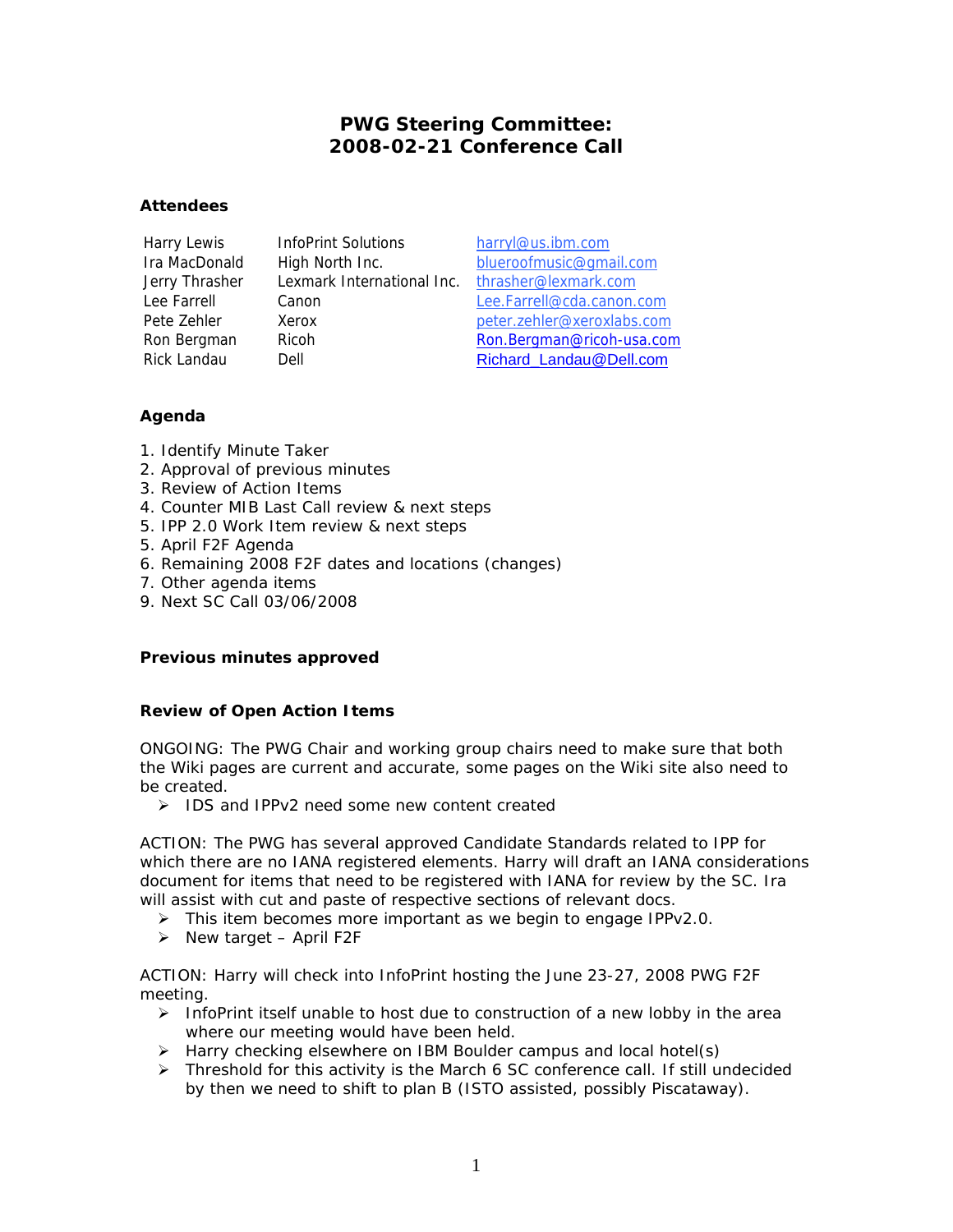ACTION: Ira will send examples showing use of Printer MIB Interpreter Language TC and MIME types for use in 1284ID strings.

¾ *New target – April F2F*

ACTION: Harry will forward the prtChannelType proposal to IANA.

¾ *New target – April F2F*

ACTION: Jerry will forward the revised copyright statement to the ISTO for approval. ¾ *Approved - Closed*

ACTION: Jerry will contact the ISTO about ordering of disk drives after getting documented signoff from the other officers.

¾ *PWG Officers approved. Jerry working with ISTO for purchase order*

ACTION: Ira will finalize October meeting logistics with the Open Printing group. ¾ *In progress. Likely major European city with good airline access.*

### **Counter MIB Last Call**

WIMS working group last call missed quorum by 1 vote. No objections were raised. There were 7 affirmative votes vs. the 8 total votes needed. PWG SC was polled and agreed to allow the 1 vote exception. WIMS Chairman (Bill Wagner) will be asked to make the request to the PWG Secretary (Harry Lewis) to initiate the PWG Formal Approval process based on the Last Call version of the document.

#### **IPPv2.0**

Since IPPv2.0 does not require a new Charter or Charter update, Ron Bergman has sent out a draft Statement of Work to clarify and record the goals related to this effort. SC reviewed and approved the SOW.

#### **April 2008 F2F schedule**

April meeting is the week of April 14 at the Marriott Courtyard in Mesa, AZ.

|                 | Monday Tue        |                   | Wed    | Thu                                | Fri        |
|-----------------|-------------------|-------------------|--------|------------------------------------|------------|
| Morning         | P <sub>2600</sub> | P <sub>2600</sub> | IDS(4) | IDS(4)                             | MFD(4)     |
| Afternoon       | P <sub>2600</sub> | P <sub>2600</sub> | PDM(4) | IPPv2(3)/Plenary(1)   WIMS(2 or 3) |            |
| <b>Breakout</b> |                   |                   |        | <b>PDM</b>                         | <b>PDM</b> |

#### **Other**

January venue – Maui Sheraton leading candidate - \$275 rack rate. Exploring other options.

### **New Action Items**

*Jerry – add Peter Cybuck to SC mailing list*